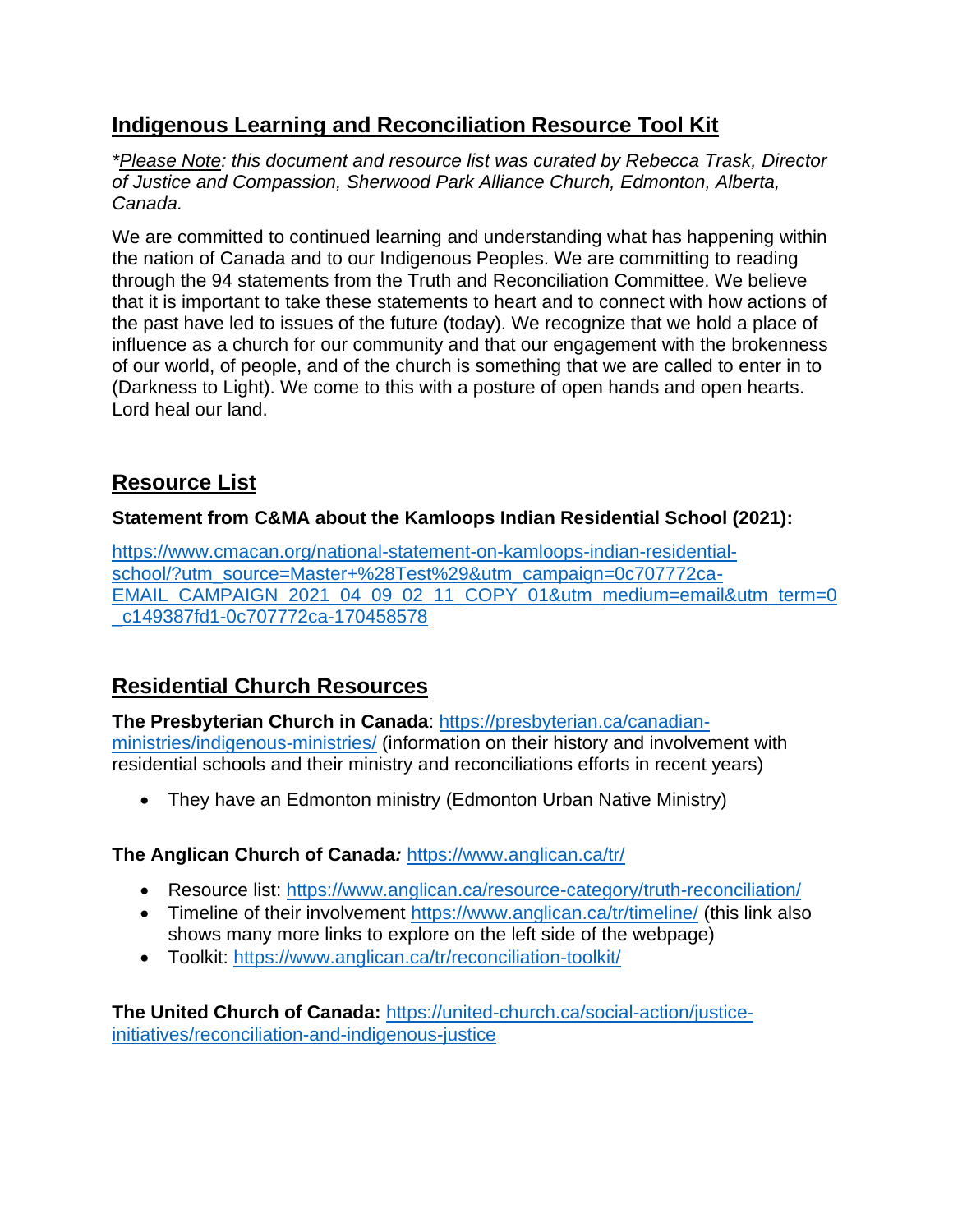### **Books**

#### **Indigenous reading list by the Calgary Public Library:**

<https://calgary.bibliocommons.com/list/share/393989767/1135277198>

Recommendations for those seeking more information and understanding about reconciliation and Indigenous cultures

#### **In the Justice and Compassion Department:**

- **Three books** put together by the Mennonite Church of Canada
	- o *Wrongs to Rights: How Churches can Engage the United Nations Declaration of the Rights of Indigenous Peoples*
	- o *Yours, Mine, Ours: Unravelling the Doctrine of Discovery*
	- o *Quest for Respect: The Church and Indigenous Spirituality*
- **Two books** by Native American (Potawatomi Nation, USA) Christian Author Kaitlin B. Curtice
	- o *Glory Happening: Finding the Divine in the Everyday Places*
	- o *Native: Identity, Belonging and Rediscovering God*

## **Podcasts**

*Residential Schools:* [https://podcasts.apple.com/ca/podcast/residential](https://podcasts.apple.com/ca/podcast/residential-schools/id1499122039)[schools/id1499122039](https://podcasts.apple.com/ca/podcast/residential-schools/id1499122039)

*"Residential Schools" is a three-part podcast series created by Historica Canada and hosted by Shaneen Robinson-Desjarlais. It aims to commemorate the history and legacy of residential schools, and honour the stories of First Nations, Métis, and Inuit Survivors, their families, and communities.*

*The Residential Schools podcast series is part of a larger awareness campaign created by Historica Canada and funded by the Government of Canada. Along with the podcast series, Historica Canada also offers a video series, an education guide, and several new entries on The Canadian Encyclopedia about the history and legacy of residential schools."*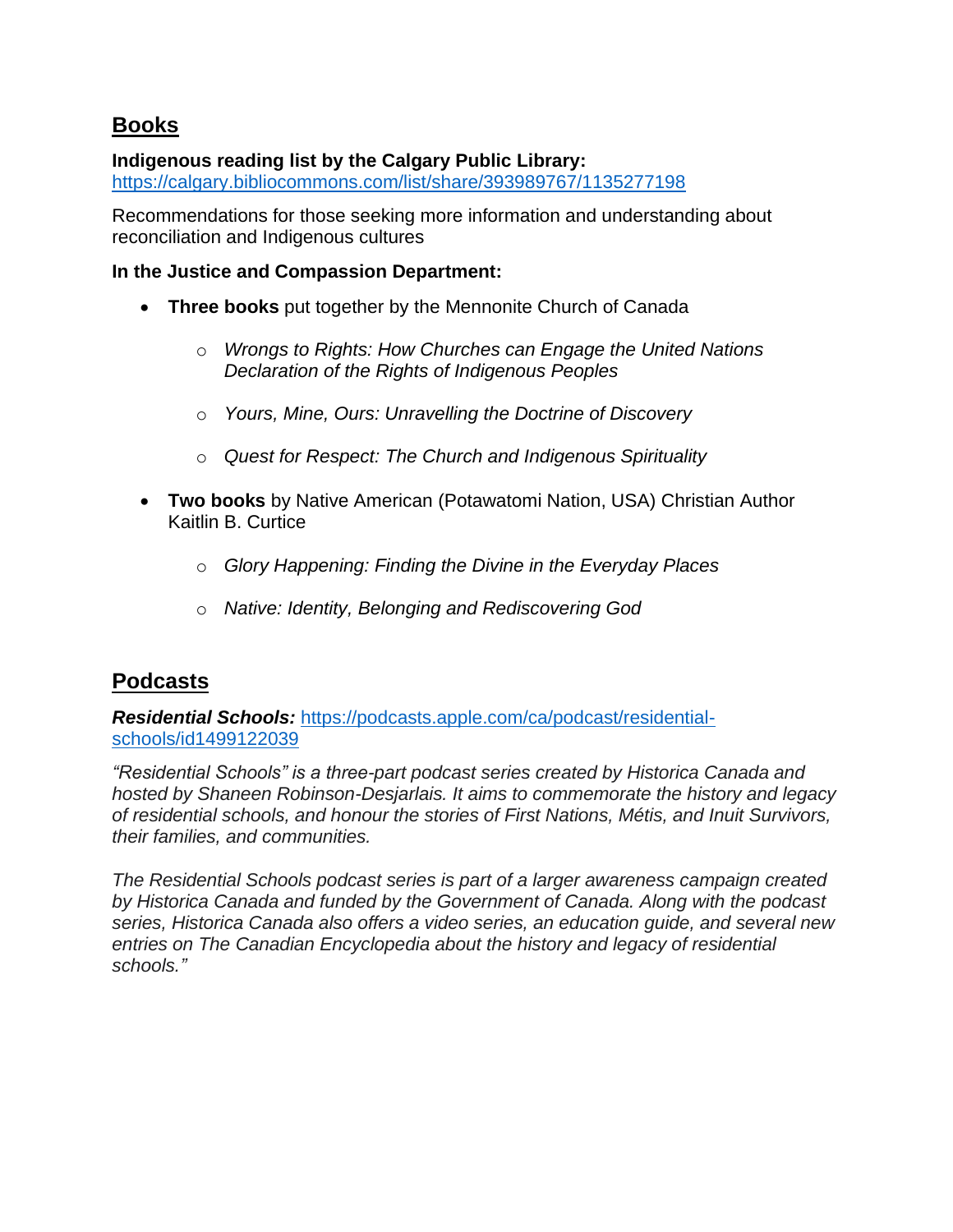## **Online Learning Resources**

#### **Government of Canada:**

- Landing Page for National Day for Truth and Reconciliation: [https://www.canada.ca/en/canadian-heritage/campaigns/national-day-truth](https://www.canada.ca/en/canadian-heritage/campaigns/national-day-truth-reconciliation.html)[reconciliation.html](https://www.canada.ca/en/canadian-heritage/campaigns/national-day-truth-reconciliation.html)
- Landing page for a wide range of information on our Indigenous peoples, history and reconciliation: [https://www.canada.ca/en/services/culture/canadian-identity](https://www.canada.ca/en/services/culture/canadian-identity-society/indigenous-peoples-cultures.html)[society/indigenous-peoples-cultures.html](https://www.canada.ca/en/services/culture/canadian-identity-society/indigenous-peoples-cultures.html)
- Landing Page for Reconciliation Resources: [https://www.rcaanc](https://www.rcaanc-cirnac.gc.ca/eng/1400782178444/1529183710887)[cirnac.gc.ca/eng/1400782178444/1529183710887](https://www.rcaanc-cirnac.gc.ca/eng/1400782178444/1529183710887)
- Indigenous Arts, Culture, Heritage Options to Read, Listen, Watch and Try (activities/experiences): [https://www.rcaanc](https://www.rcaanc-cirnac.gc.ca/eng/1621447127773/1621447157184)[cirnac.gc.ca/eng/1621447127773/1621447157184](https://www.rcaanc-cirnac.gc.ca/eng/1621447127773/1621447157184)

#### **Truth and Reconciliation Commission:** <http://www.trc.ca/index.html>

- About Us:<http://www.trc.ca/about-us.html>
- Reports and Findings:<https://nctr.ca/records/reports/>
- Residential School Locations:<http://www.trc.ca/about-us/residential-school.html>
- Resources:<http://www.trc.ca/resources.html>
- Calls to Action: [http://trc.ca/assets/pdf/Calls\\_to\\_Action\\_English2.pdf](http://trc.ca/assets/pdf/Calls_to_Action_English2.pdf)

#### **Reconciliation Canada:** <https://reconciliationcanada.ca/>

- Background on Residential Schools: <https://reconciliationcanada.ca/about/history-and-background/background/>
- Reconciliation Dialogue Workshop Discussion Guide: [https://reconciliationcanada.ca/staging/wp-content/uploads/2020/02/RDW-](https://reconciliationcanada.ca/staging/wp-content/uploads/2020/02/RDW-Workshop-Booklet_v3final.pdf)[Workshop-Booklet\\_v3final.pdf](https://reconciliationcanada.ca/staging/wp-content/uploads/2020/02/RDW-Workshop-Booklet_v3final.pdf)

#### **Facing History and Ourselves**:

• Book - *Stolen Lives: The Indigenous People of Canada and Residential Schools:* [https://www.facinghistory.org/stolen-lives-indigenous-peoples-canada-and](https://www.facinghistory.org/stolen-lives-indigenous-peoples-canada-and-indian-residential-schools/table-contents)[indian-residential-schools/table-contents](https://www.facinghistory.org/stolen-lives-indigenous-peoples-canada-and-indian-residential-schools/table-contents) (you can go through chapter by chapter, there are also discussion/conversation questions).

*"Stolen Lives is a program that walks students and teachers through an examination of the devastating legacy of Indian Residential Schools. Students make the essential connection between the history of Canada and their world today."*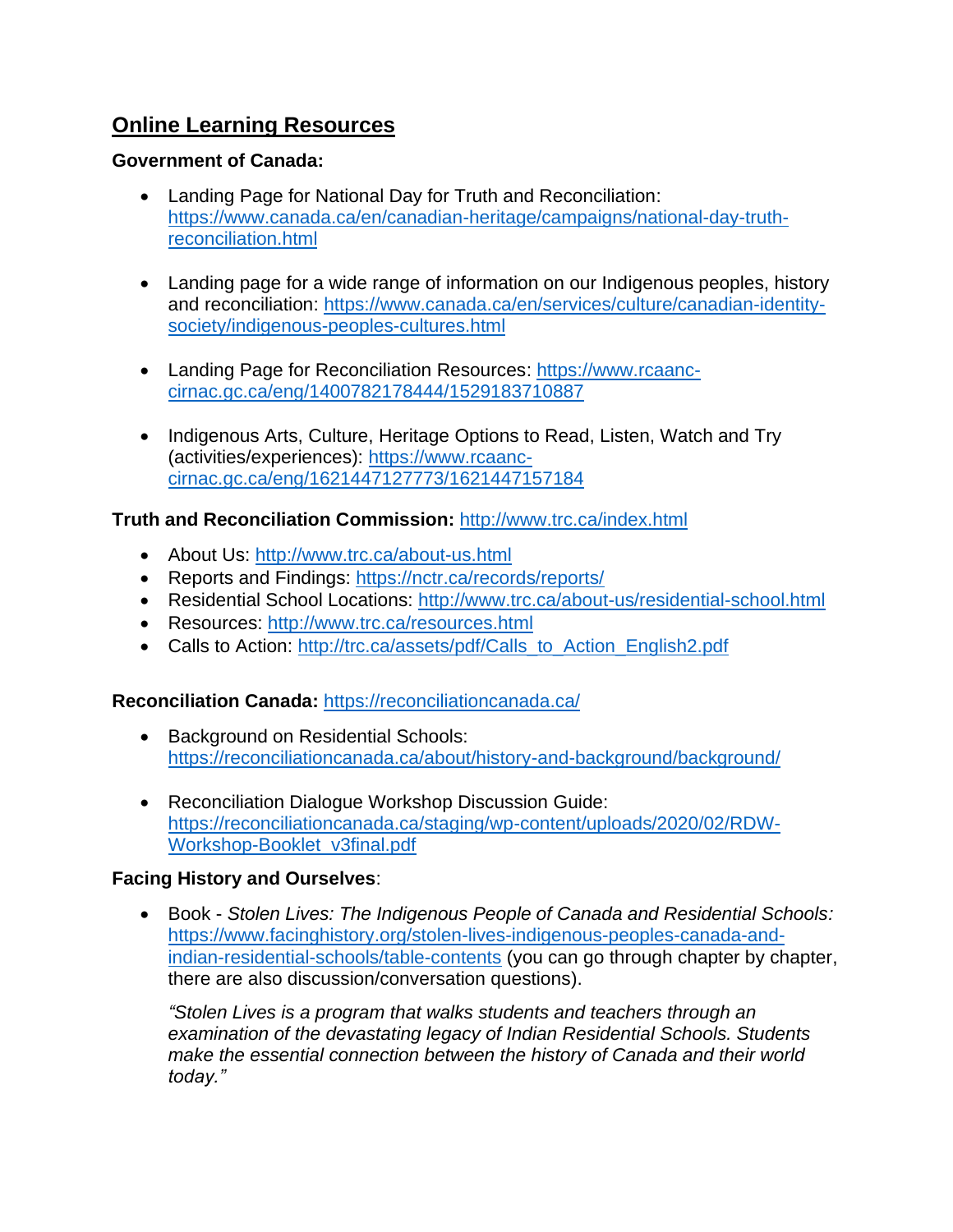• Chapter 2 – The Role of Church (in residential schools): [https://www.facinghistory.org/stolen-lives-indigenous-peoples-canada-and](https://www.facinghistory.org/stolen-lives-indigenous-peoples-canada-and-indian-residential-schools/chapter-3/role-churches)[indian-residential-schools/chapter-3/role-churches](https://www.facinghistory.org/stolen-lives-indigenous-peoples-canada-and-indian-residential-schools/chapter-3/role-churches)

### **Land Acknowledgement Resources**

- What are Land Acknowledgements and Why Do They Matter? [https://locallove.ca/issues/what-are-land-acknowledgements-and-why-do-they](https://locallove.ca/issues/what-are-land-acknowledgements-and-why-do-they-matter/#.YVTS34hKg2w)[matter/#.YVTS34hKg2w](https://locallove.ca/issues/what-are-land-acknowledgements-and-why-do-they-matter/#.YVTS34hKg2w)
- Indigenous Learning Territorial Acknowledgement (Tool): [https://www.csps](https://www.csps-efpc.gc.ca/tools/jobaids/pdfs/terr-acknowledgement-eng.pdf)[efpc.gc.ca/tools/jobaids/pdfs/terr-acknowledgement-eng.pdf](https://www.csps-efpc.gc.ca/tools/jobaids/pdfs/terr-acknowledgement-eng.pdf)
- Strathcona County Land Acknowledgement: [https://www.strathcona.ca/council](https://www.strathcona.ca/council-county/news/news/2020/6/18/land-plaque-20/)[county/news/news/2020/6/18/land-plaque-20/](https://www.strathcona.ca/council-county/news/news/2020/6/18/land-plaque-20/)
- The Métis Nation of Alberta Regions: <https://albertametis.com/governance/mna-regions/>

#### **Treaty 6 Resources:**

- Canadian Encyclopedia: Treaty 6: <https://www.thecanadianencyclopedia.ca/en/article/treaty-6>
- First Nations Treaties in Alberta: Treaty 6: [https://empoweringthespirit.ca/wp](https://empoweringthespirit.ca/wp-content/uploads/2017/06/PD-WT-16d-Treaty-6.pdf)[content/uploads/2017/06/PD-WT-16d-Treaty-6.pdf](https://empoweringthespirit.ca/wp-content/uploads/2017/06/PD-WT-16d-Treaty-6.pdf)
- Conversation Guide: Alberta Treaties 6, 7, 8: [https://empoweringthespirit.ca/wp](https://empoweringthespirit.ca/wp-content/uploads/2017/05/Alberta-Treaties-678-1.pdf)[content/uploads/2017/05/Alberta-Treaties-678-1.pdf](https://empoweringthespirit.ca/wp-content/uploads/2017/05/Alberta-Treaties-678-1.pdf)
- Treaty 6 Basics:<https://treaty6education.lskysd.ca/treaty6basics.html>
- Acknowledging Land and People Map: [https://www.teachers.ab.ca/SiteCollectionDocuments/ATA/For%20Members/Prof](https://www.teachers.ab.ca/SiteCollectionDocuments/ATA/For%20Members/ProfessionalDevelopment/Walking%20Together/PD-WT-17c-TreatyMap.pdf) [essionalDevelopment/Walking%20Together/PD-WT-17c-TreatyMap.pdf](https://www.teachers.ab.ca/SiteCollectionDocuments/ATA/For%20Members/ProfessionalDevelopment/Walking%20Together/PD-WT-17c-TreatyMap.pdf)